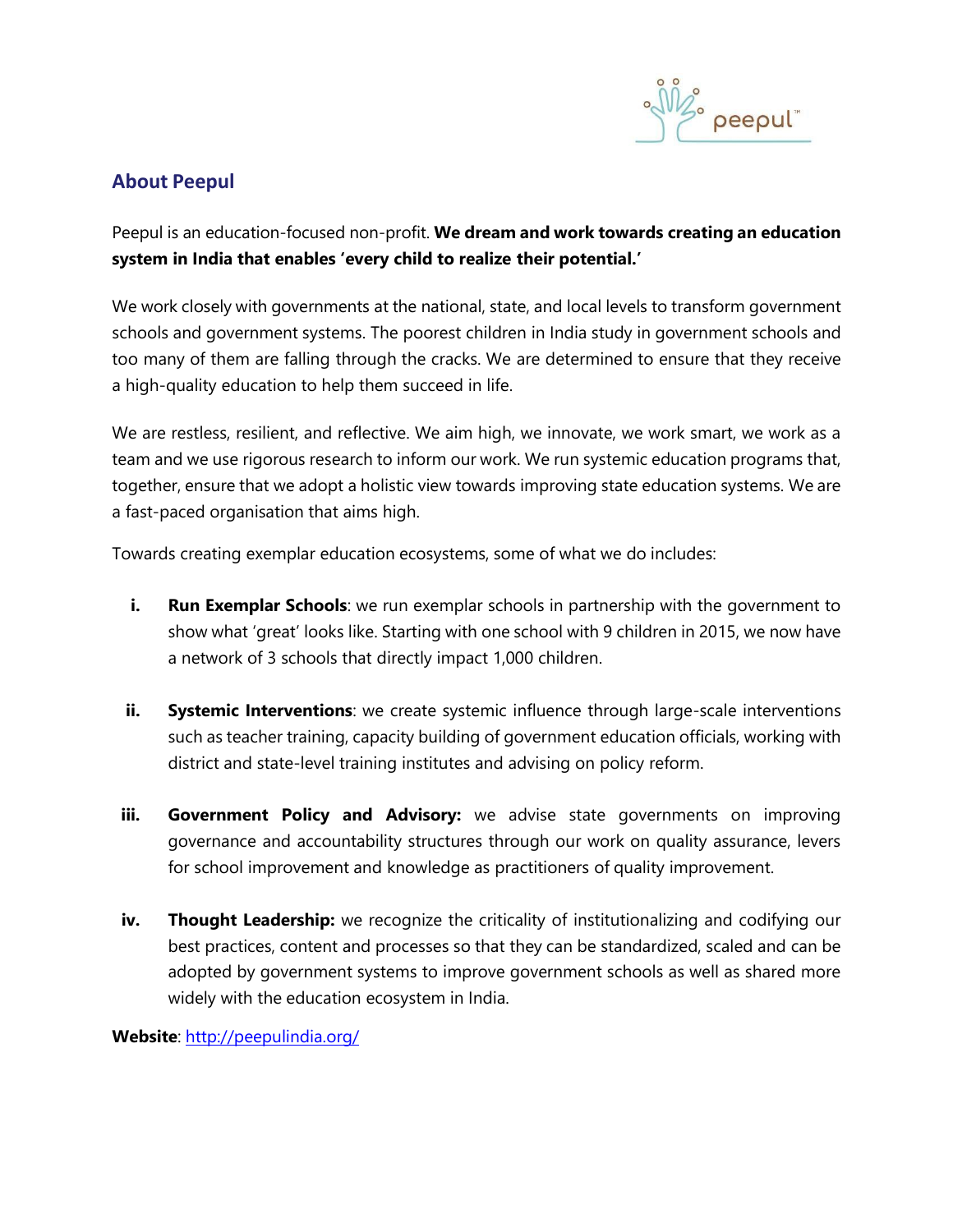

## **Job Description: Associate, Monitoring, Evaluation and Learning Location:** South Delhi **Start date:** Immediate **Salary:** Commensurate with experience

## Role Context

To improve the quality of the public-school system and improve learning outcomes, the Department of Education, Government of Madhya Pradesh (GoMP) is on an ambitious reform agenda. This reform agenda includes a focus on accountability and governance, structural administrative reforms, capacity-building of the state sector and learning from innovations and international best practices in pedagogy and delivery.

Peepul (in its previous branding as Ark India) has partnered with the GoMP to strengthen learning outcomes, primarily through the roll-out, scale-up and implementation of the Shaala Siddhi programme, a school-level quality diagnostic. Shala Siddhi (so far, rolled out to 50,000+ schools across all 52 districts in the state) has been instrumental in creating a common language around school quality – a common understanding of 'what good looks like'. Through this partnership, we have also developed a deep understanding of the MP context, education landscape, and administrative support structures at the ground-level.

Peepul will now continue our partnership with GoMP through **a multi-year state-wide program to evolve the professional development ecosystem in the state for teachers, educators, and education officials, under the aegis of 'CM Rise'**. The program aims to envision and create a holistic blueprint for all professional development interventions in the state, encompassing digital and blended trainings, learning communities and in-school coaching, and bring all teacher development initiatives of the state **under one integrated, holistic umbrella.**

The programme is envisaged to have a multi-layered approach: of setting up and scaling digital training for teachers, academic officials, and various other education functionaries, building strong monitoring mechanisms for teacher support, and creating exceptional cadre of mentors for teachers in the state of Madhya Pradesh.

This flagship program will also serve as an exemplar of innovative teacher professional development ecosystem for other states in the country.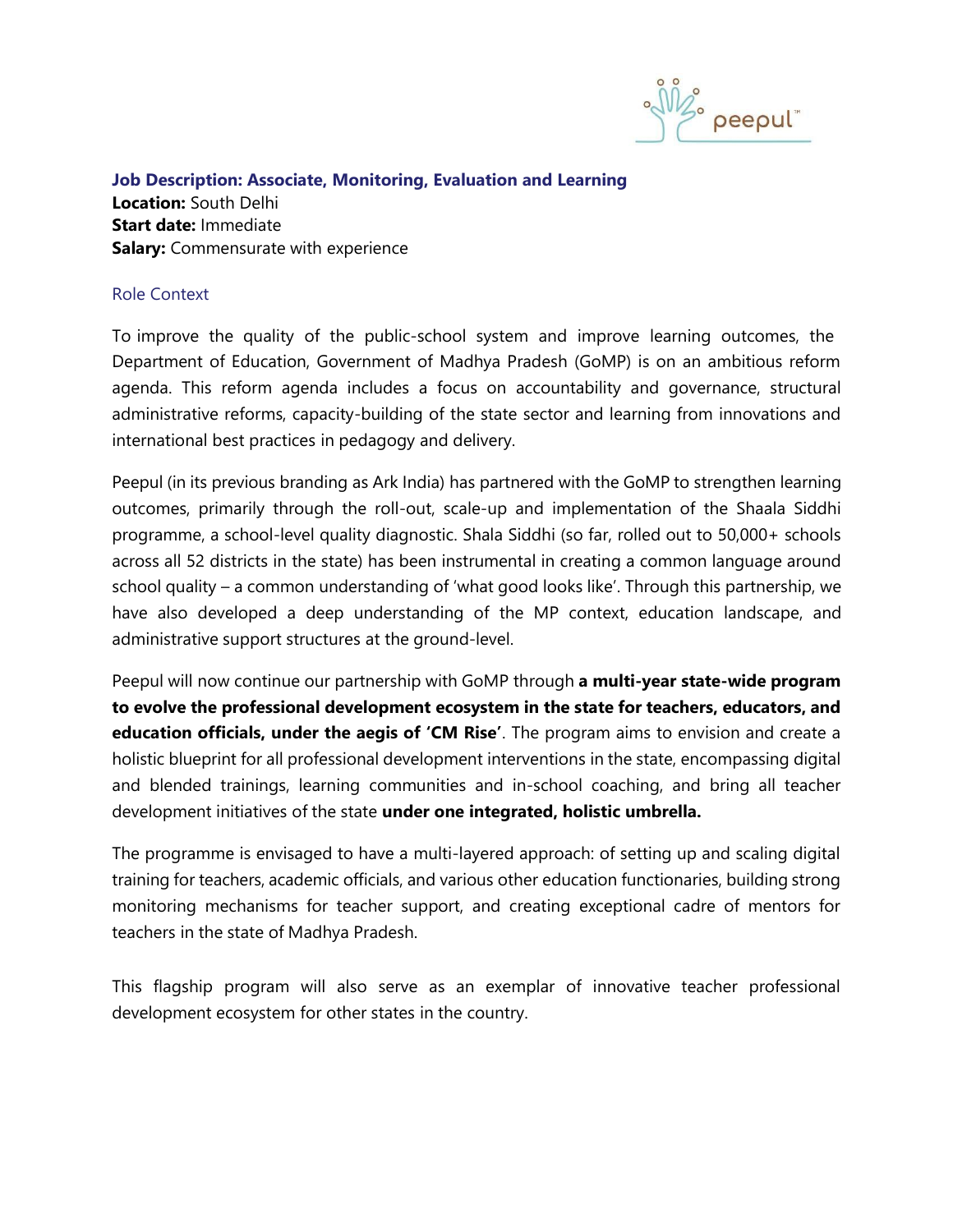

## Role Description

We are a looking for an M&E associate, who would be responsible for would be responsible for developing, coordinating, and implementing the monitoring and evaluation, and learning framework for Peepul's programmes and projects. This will include developing the M&E strategy, developing appropriate metrics for impact (both short-term and long-term), translating the M&E framework into clear and actionable plan for the project team, gathering quantitative and qualitative evidence to regularly monitoring progress, and reporting the insights for programme improvement and evaluation.

## **Key Responsibilities**

- Assist in the development of the programme log frame, particularly in the areas of performance indicators and their measurement
- Develop the monitoring and evaluation framework, tools and data collection systems for different Peepul programmes.
- Assist the project and field team with regular data collection and evidence gathering
- Ensure timely implementation of monitoring projects with a strong focus on execution and quality assurance – including data validity checks, analysis / interpretation and editorial support.
- Produce periodic reports of the evaluation for internal use and for funder reports.
- Develop and update data dashboards for each project in collaboration with partners and relevant agencies
- Contribute to research projects and organizational learning initiatives
- Empowering and supporting the team to drive high-quality implementation of M&E priorities.

## **Person Specification**

## **Experience:**

- Bachelor's or Master's degree in social work, rural development, statistics, demographics, public policy,economics, education or related field.
- Advanced certificate in M&E, statistics, data analysis or economics is preferred
- A minimum of two years of experience in private or public sector organisations; including demonstrated success in research management and monitoring and evaluation programs in the development sector. Fellowship experience (such as Teach For India, Gandhi Fellowship, etc.) is considered as full-time experience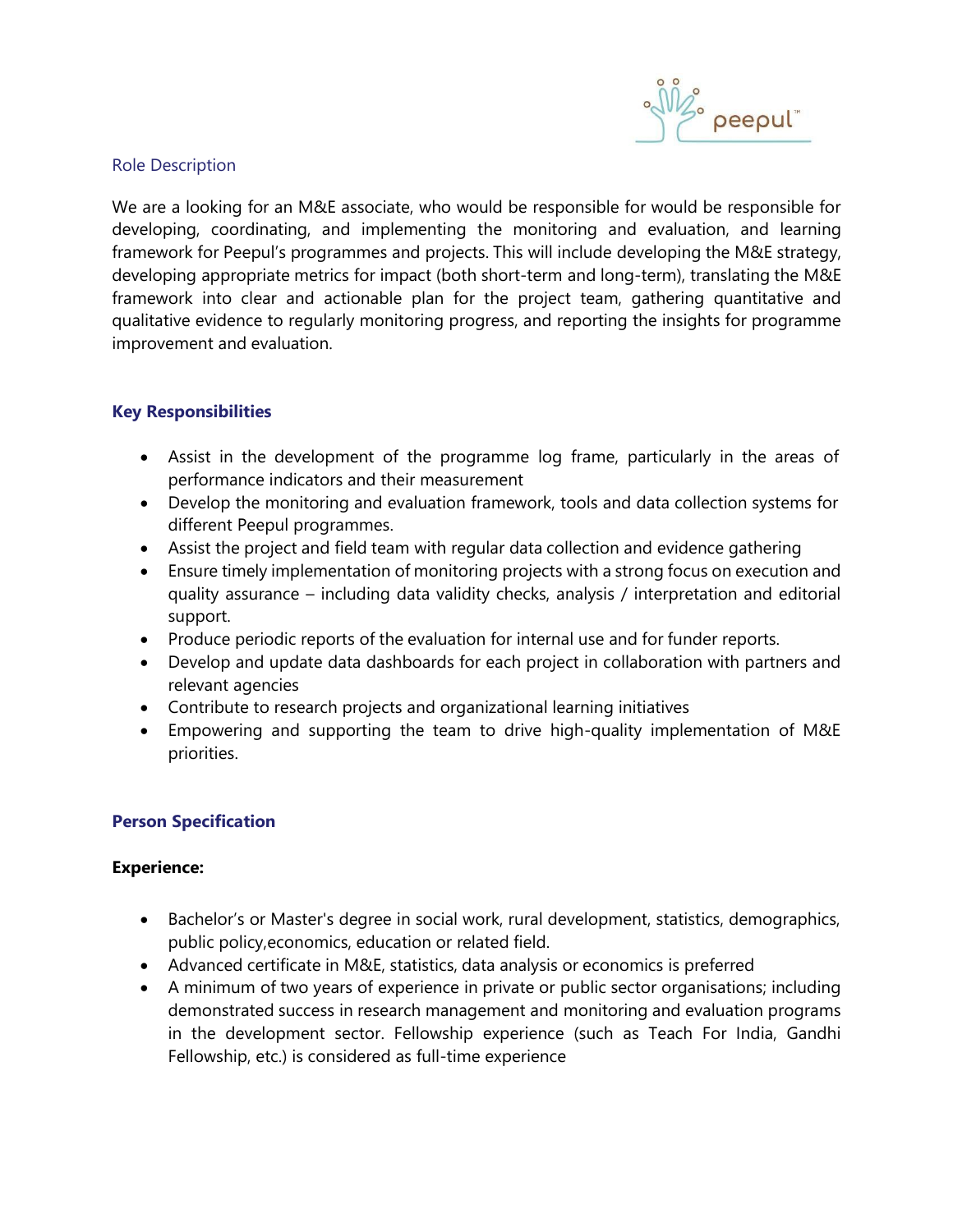

## **Behaviours and attributes:**

- Experience in designing, implementing, and executing M&E systems from project conceptualisation to project implementation, including indicator selection, target setting, tool development, data collection, reporting, database management, and developing M&E and performance monitoring plans
- Knowledge of the major monitoring and evaluation methodologies (e.g. pre-post, qualitative, quantitative, mixed-method, and impact assessment etc.) and data collection and analysis methodologies.
- Knowledge of social science research, micro-planning, large scale survey, data analysis and report writing
- Experience in planning and managing surveys, developing and refining data collection tools, data quality assessments and oversight.
- Experience in conducting qualitative research including but not limited to facilitating focus group discussions, analyzing insights from in-depth interviews, and using observationbased tools to gather deeper insights
- Excellent quantitative, problem solving, analytical and statistical analysis skills (including advanced Microsoft Excel skills and experience with analytical tools such as Alteryx, SPSS, R or Python).
- Capacity to synthesize monitoring data into effective presentation of results to help guide recommendations on performance improvement.
- Strong alignment with Peepul's mission of providing quality education and building stronger education ecosystems in India
- Ability to negotiate and achieve consensus with key stakeholders.
- Ability to creatively solve challenging problems in the application of research and evaluation methods without extensive structural or operational support.
- Self-starter who will thrive in a start-up setting by taking ownership and initiative
- Strong interpersonal, written and oral communication skills
- Openness to listen, learn and contribute beyond the confines of this role
- Hard working, detail orientated, tenacious and systematic
- Enthusiastic to do whatever it takes willing to take personal accountability for delivery
- Enjoys working under pressure: flexible, highly organized and able to prioritize work to meet deadlines.

## **Recruitment Process**

## **Application Process**

 To apply, please send a copy of your resume along with a covering letter explaining why you are interested in applying for the role, to [recruitment@peepulindia.org](mailto:recruitment@peepulindia.org) with a cc to [nivedita.gupta@peepulindia.org,](mailto:anoop.aravind@peepulindia.org) **ensuring you specify the role you are applying for in the subject line of the e-mail**. Please include the details of at least two referees within your application.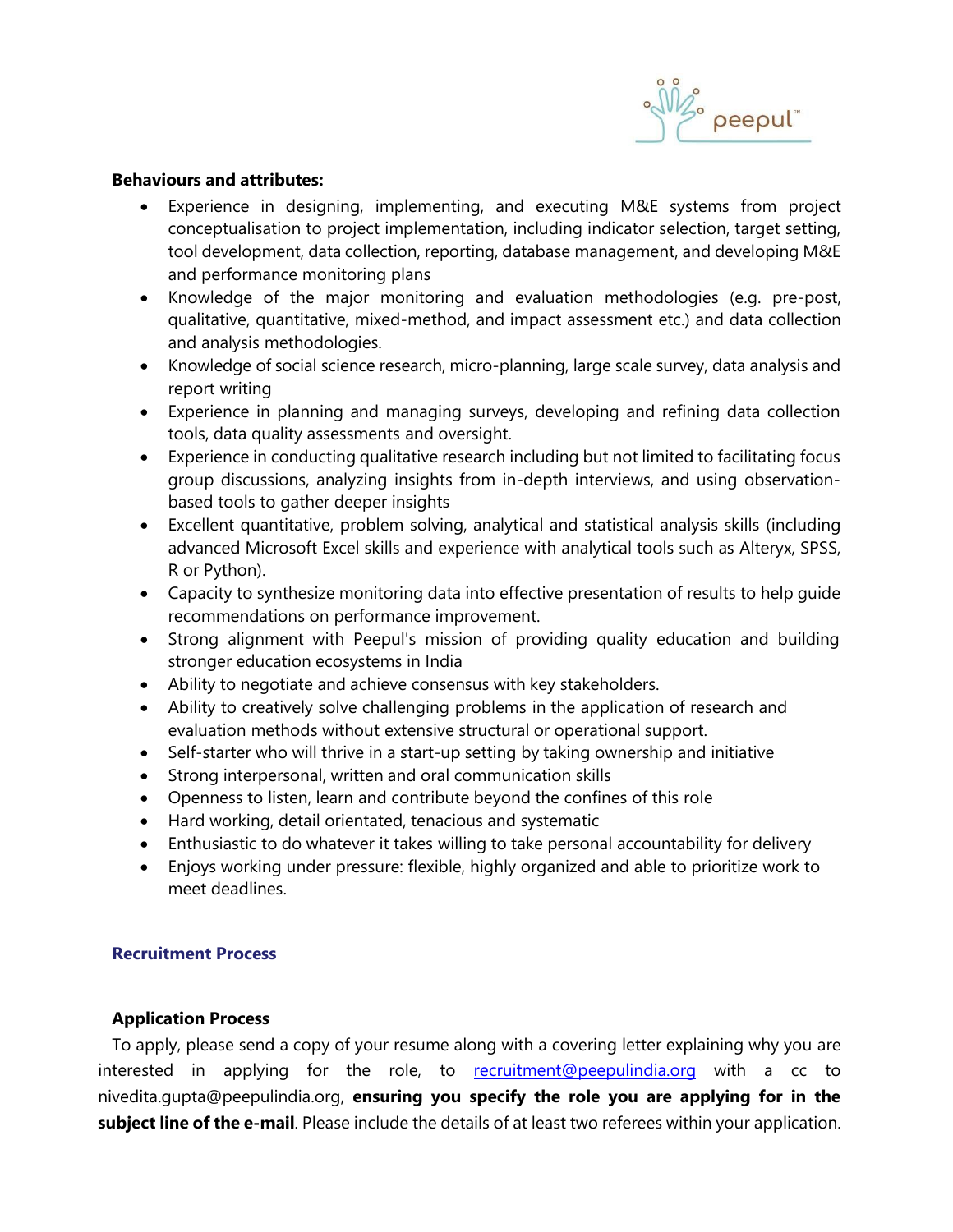

#### **Reference checking & Probation**

As you will be working with children this role will be subject to enhanced background checks. Additionally, all new staff will be subject to a probation period of three months.

## **Selection**

The selection process will involve written tests/assignments and interviews with the senior management team of the organisation

#### **More about Peepul**

#### **Who we are and how we work:**

One principle unites us in all our endeavours: we put children first.

We believe that all children should have choices in life. And we must fight to make this happen. Sometimes that means making difficult decisions – we will have to say or do things that are hard for us and for other people.

All our actions are driven by what is best for the children we work for.

#### **We are:**

#### **Restless**

We are proud of our achievements but know that there is so much still to do. So, we never stop striving, and we are ready for new challenges. We will work on new projects, in new communities, wherever we think we can make a difference. We are never complacent.

## **Reflective**

We are self-critical. If we think we could have worked in a better or smarter way, we acknowledge that and learn from it.

## **Resilient**

We know that our task is not an easy one. But we are determined to transform children's lives, despite setbacks. When we encounter obstacles, we do not give up. We are tenacious and will see things through.